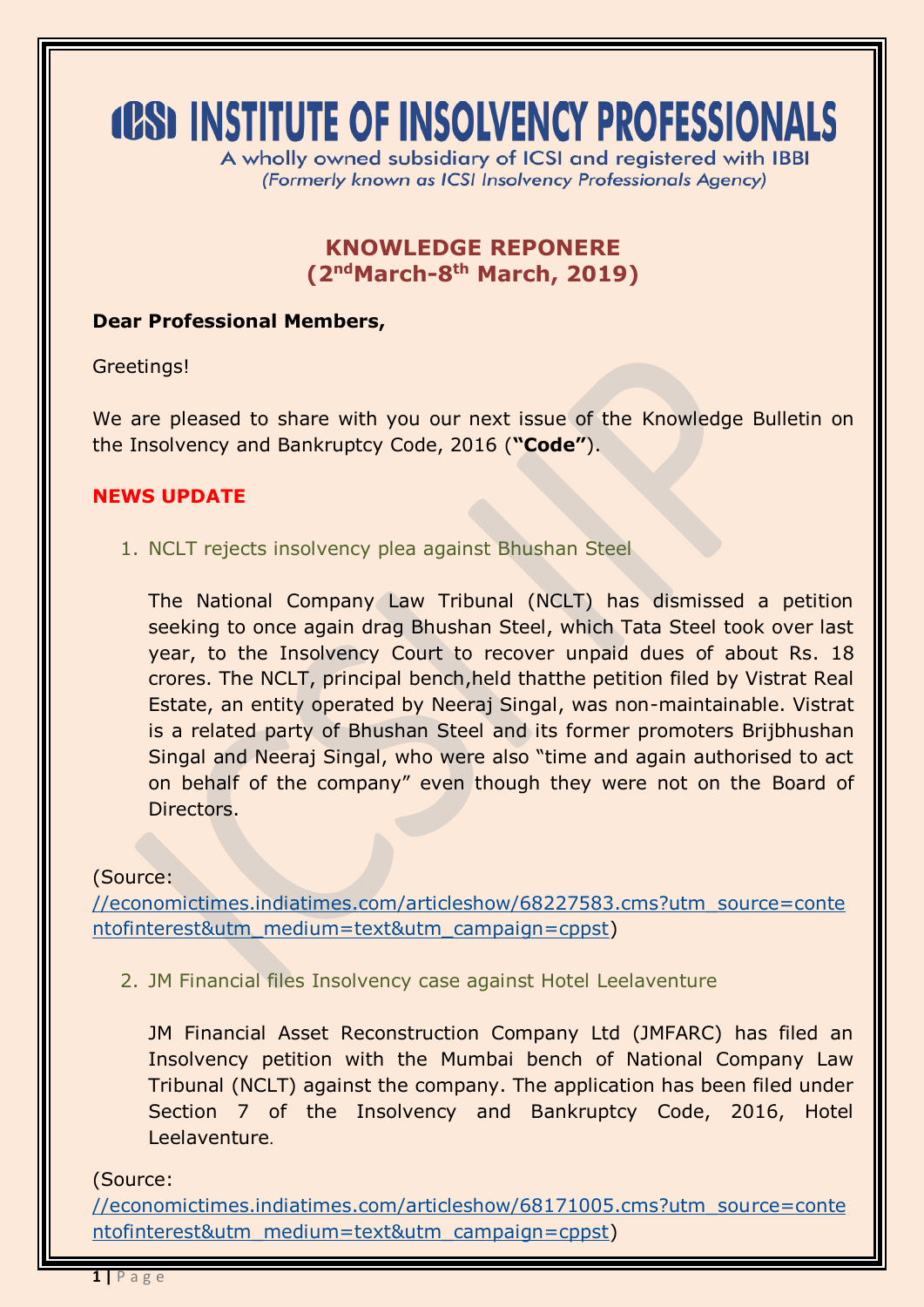# 3. NCLAT Directs NCLT To Decide On Arcelor Mittal's Essar Steel Bid By March 8

The National Company Law Appellate Tribunal on 28<sup>th</sup> February, 2019 asked the Ahmedabad bench of the National Company Law Tribunal to pass its final order in the Rs 42,000-crore resolution plan submitted by ArcelorMittal for the insolvent Essar Steel by March 8. Earlier, the NCLAT had given time till Feb. 28 for the NCLT to deliver its final order in the case, stating that the appellate tribunal would take over from March 1.

(Source: [https://www.bloombergquint.com/law-and-policy/nclat-directs-nclt-to](https://www.bloombergquint.com/law-and-policy/nclat-directs-nclt-to-decide-on-arcelormittals-essar-steel-bid-by-march-8#gs.RuKttTHG)[decide-on-arcelormittals-essar-steel-bid-by-march-8#gs.RuKttTHG](https://www.bloombergquint.com/law-and-policy/nclat-directs-nclt-to-decide-on-arcelormittals-essar-steel-bid-by-march-8#gs.RuKttTHG))

4. NCLAT suspends its hearing due to fire inside CGO complex

The National Company Law Appellate Tribunal (NCLAT) on 06.03.2019 suspended its hearing till further notice after a fire broke out at Pandit Deendayal Antyodaya Bhawan of the CGO complex, where it is situated.

NCLAT is on the third floor of the Deen Dayal Antyodaya Bhawan, earlier known as Paryavaran Bhawan.

# (Source:

[//economictimes.indiatimes.com/articleshow/68282375.cms?utm\\_source=conte](https://economictimes.indiatimes.com/articleshow/68282375.cms?utm_source=contentofinterest&utm_medium=text&utm_campaign=cppst) [ntofinterest&utm\\_medium=text&utm\\_campaign=cppst\)](https://economictimes.indiatimes.com/articleshow/68282375.cms?utm_source=contentofinterest&utm_medium=text&utm_campaign=cppst)

# **UPCOMING EVENTS**

# **15th Pre Registration Educational Course being conducted in Chennai**

All the three IPAs,*viz.*, ICSI IIP, IIIPICAI and IPA ICAI (Cost), are jointly conducting the 15th Pre Registration Training Programme for Insolvency Professionals, asdetailed below:

**Date:**9th March, 2019 – 15th March, 2019. **Venue:** Hotel Park Elanza, No.125, Valluvar Kottam High Rd, Ponnangipuram, Tirumurthy Nagar, Nungambakkam, Chennai, Tamil Nadu 600034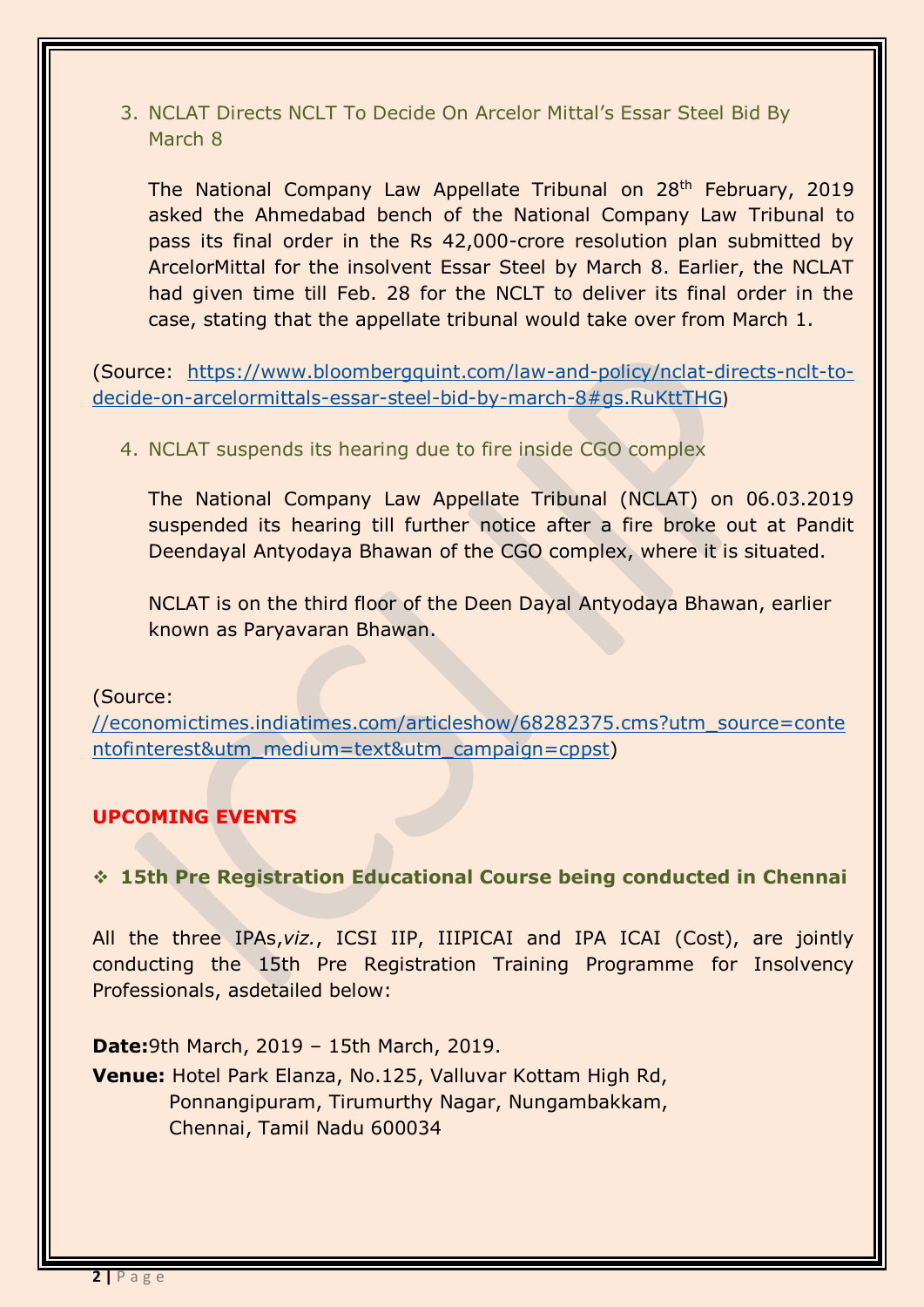## **PAST EVENTS**

 *'IBC-AN INTERACTIVE MEET WITH BANKERS'***Session held on March 05, 2019.**



**ICSI Institute of Insolvency Professionals** jointly with **Insolvency and Bankruptcy Board of India** organised '*IBC-AN INTERACTIVE MEET WITH*  BANKERS' at New Delhi on 5<sup>th</sup> March 2019. The interactive meet was attended by several bankers of different banks, including GM of SBI and Senior Group President of Yes Bank, as well as Insolvency Professionals, Advocates, Company Secretaries *et al*.

During the Interactive Meet, a number of difficulties faced by Bankers were discussed, such as, backing of Resolution Plans by Banks of the Corporate Debtor, each bank having a different Credit Policy and difference of opinion amongst the CoC members on several pertinent issues as also the role of guarantor after triggering of CIRP.

| S.<br><b>No</b> | <b>Case Title</b>                                         | <b>Bench</b> | <b>Date of Order</b> |
|-----------------|-----------------------------------------------------------|--------------|----------------------|
|                 | In the matter of Gemini Chennai<br>Communication Limited. |              | 26.02.2019           |
|                 |                                                           |              |                      |

#### **LIST OF COMPANIES THAT HAVE RECENTLY UNDERGONE LIQUIDATION**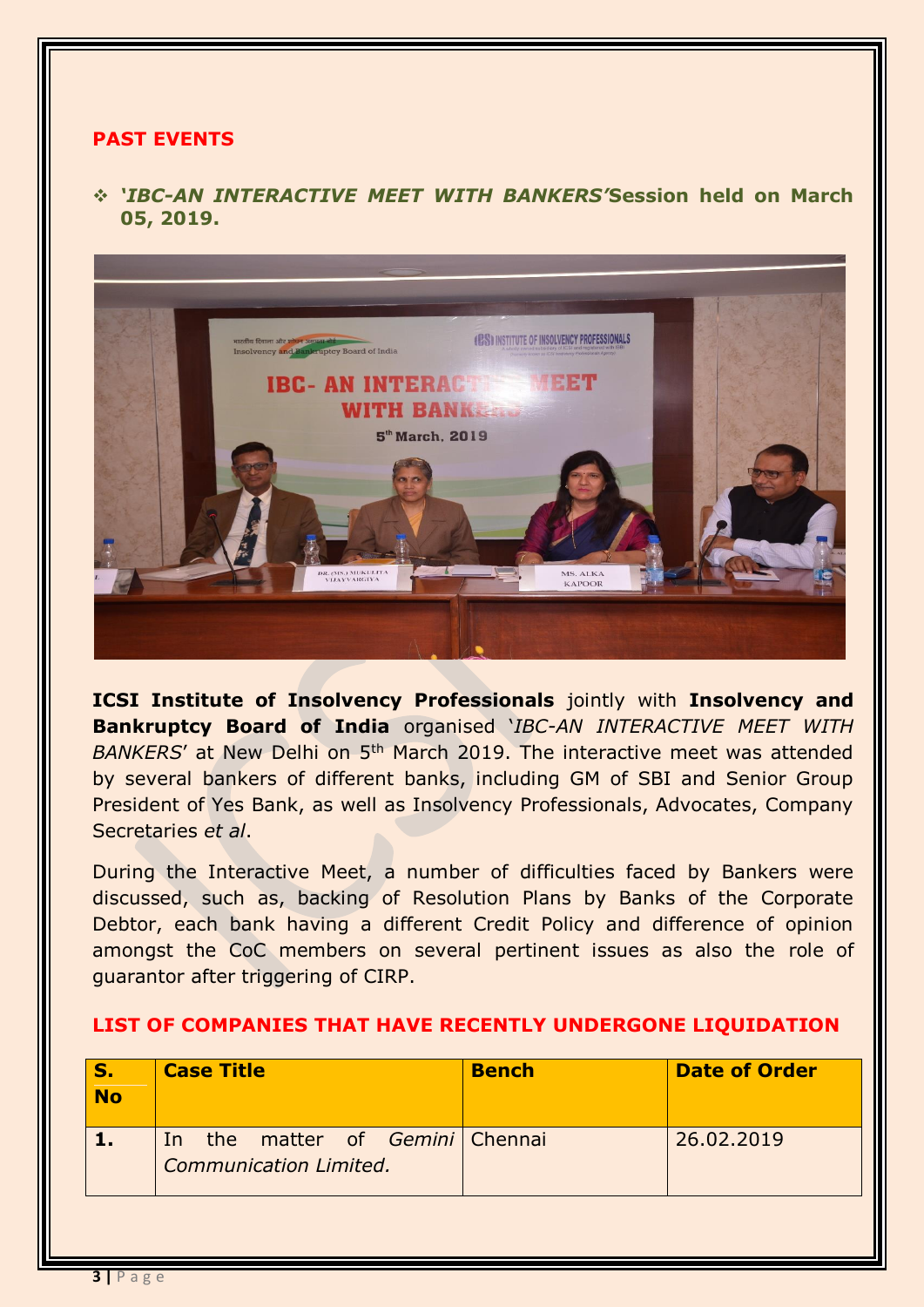#### **REGULATORY UPDATES**

By way of Notification dated 26<sup>th</sup> Feb, 2019 and in exercise of the powers conferred by sub-section (1) of section 7 of the Insolvency and Bankruptcy Code, 2016 (31 of 2016), the Central Government hereby notifies following persons who may file an application for initiating corporate insolvency resolution process against a corporate debtor before the Adjudicating Authority, on behalf of the financial creditor: -

- (i) a guardian;
- (ii) an executor or administrator of an estate of a financial creditor;
- (iii) a trustee (including a debenture trustee); and
- (iv) a person duly authorised by the Board of Directors of a Company.

#### (Source:

[https://ibbi.gov.in//webadmin/pdf/legalframwork/2019/Mar/199039\\_2019-03-](https://ibbi.gov.in/webadmin/pdf/legalframwork/2019/Mar/199039_2019-03-04%2022:04:52.pdf) [04%2022:04:52.pdf](https://ibbi.gov.in/webadmin/pdf/legalframwork/2019/Mar/199039_2019-03-04%2022:04:52.pdf) )

## **BRIEF OF JUDGMENTS**

| $S_{\cdot}$<br>No. | Case<br><b>Details</b>                                                 | Date of<br>Order | <b>Courts</b> | <b>Brief</b>                                                                                                                                                                                                                                                                                                                                                                                                                                                                                 | <b>Case link</b>                                                                                 |
|--------------------|------------------------------------------------------------------------|------------------|---------------|----------------------------------------------------------------------------------------------------------------------------------------------------------------------------------------------------------------------------------------------------------------------------------------------------------------------------------------------------------------------------------------------------------------------------------------------------------------------------------------------|--------------------------------------------------------------------------------------------------|
| 1.                 | Ingen<br>Capital<br>Group LLC.<br>V. Mr.<br>Ramkumar<br>$S.V.$ & $Anr$ | 01.03.2019       | <b>NCLAT</b>  | Ingen<br>Capital<br>the<br>Group was<br>successful Resolution<br>Applicant for<br>the  <br>Corporate<br>Debtor, Orchid<br><b>Pharmaceuticals</b><br>Limited. As per the<br>approved resolution<br>plan, Ingen<br>was<br>directedto deposit a<br>sum of Rs. 1,000 crores<br>within five days of<br>approval of<br>the<br>Resolution<br>Plan<br>by<br>NCLT; Rs. 1,000 crores<br>being the approved<br>sum due to secured<br>Financial Creditors.<br>NCLT approved the<br>plan on September 17, | https://barandb<br>ench.com/wp-<br>content/uploads<br>/2019/03/MA-<br>$575 - 576 -$<br>146 1.pdf |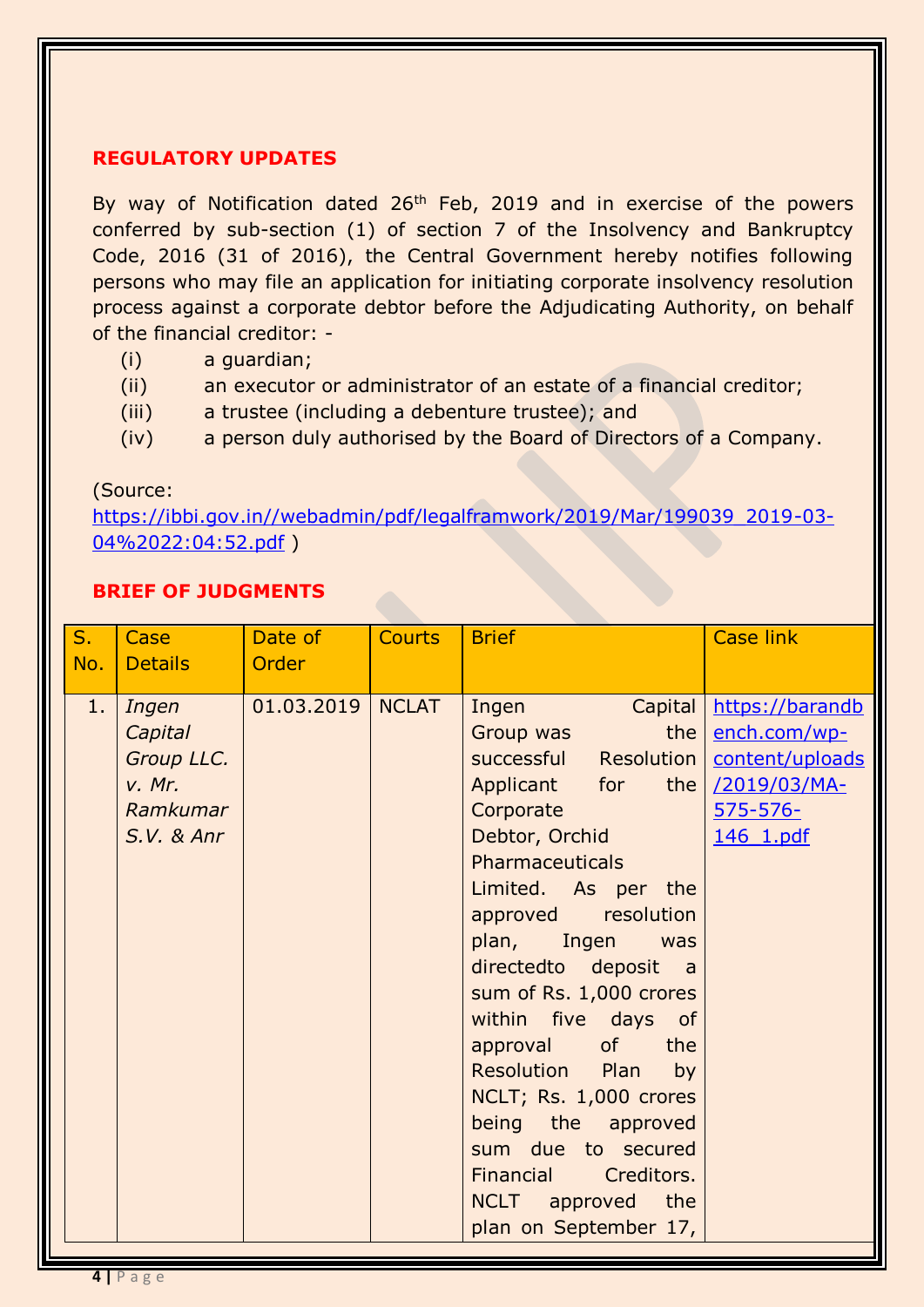|                               |            |              | 2018, however, Ingen<br>did not deposit the<br>promised sum. The<br>Creditors' Committee<br>had also<br>granted<br>from<br>a waiver and the state of the state of the state of the state of the state of the state of the state of the sta<br>depositing the earnest<br>money of Rs. 5 crores,<br>and thePerformance<br>Guarantee of Rs. 50<br>crores to Ingen. NCLAT<br>directedNCLT to pass<br>appropriate orders with<br>respect to the<br><b>Insolvency Resolution</b><br>Process,i.e., if further<br>plans need to<br>be<br>considered. Based on<br>the said directions,<br>NCLT has allowed a 90-<br>day extension period to<br>the RP and Creditors'<br>Committee to call for<br>fresh resolution plans.<br>Furthermore,<br><b>NCLT</b><br>directed for exclusionof<br>time between invitation<br>of 'expression<br><b>of</b><br>interest' till the time<br>the resolution plan was<br>submitted with<br>the<br>NCLT. The NCLAT, in<br>the<br>meanwhile,<br>is<br>conducting proceedings<br>to take action against<br>the<br>defaulting<br>Resolution Applicant, |                                      |
|-------------------------------|------------|--------------|-------------------------------------------------------------------------------------------------------------------------------------------------------------------------------------------------------------------------------------------------------------------------------------------------------------------------------------------------------------------------------------------------------------------------------------------------------------------------------------------------------------------------------------------------------------------------------------------------------------------------------------------------------------------------------------------------------------------------------------------------------------------------------------------------------------------------------------------------------------------------------------------------------------------------------------------------------------------------------------------------------------------------------------------------------------------------|--------------------------------------|
|                               |            |              | Ingen.                                                                                                                                                                                                                                                                                                                                                                                                                                                                                                                                                                                                                                                                                                                                                                                                                                                                                                                                                                                                                                                                  |                                      |
| 2.<br>Krishna<br><b>Kumar</b> | 27.02.2019 | <b>NCLAT</b> | Financial Creditor had                                                                                                                                                                                                                                                                                                                                                                                                                                                                                                                                                                                                                                                                                                                                                                                                                                                                                                                                                                                                                                                  | https://nclat.nic<br>.in/Useradmin/u |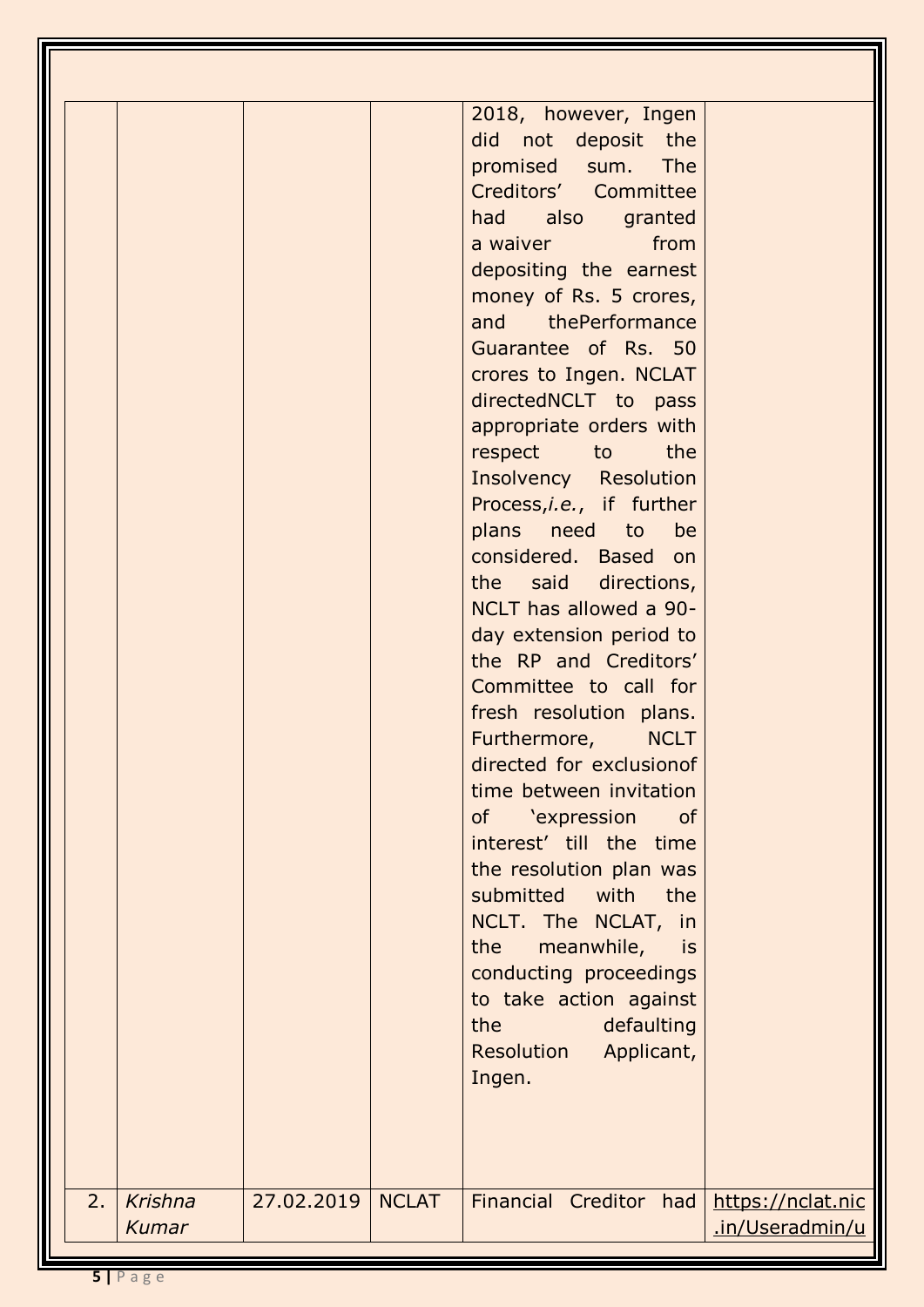| Mintri v.      | application  <br>filed<br>an        | pload/10205085 |
|----------------|-------------------------------------|----------------|
| <b>Kamlesh</b> | NCLT under<br>before                | 415c77cbe81ec  |
| <b>Kumar</b>   | Section 12A of the                  | <u>76.pdf</u>  |
| Sighania &     |                                     |                |
| Anr.           | <b>Insolvency</b><br>8 <sub>k</sub> |                |
|                | Bankruptcy Code                     |                |
|                | seeking withdrawal of               |                |
|                | itsoriginal                         |                |
|                | application, stating that           |                |
|                | the total amount has                |                |
|                | been paid in full, and              |                |
|                | voted by Committee of               |                |
|                | Creditors with 100%                 |                |
|                | voting share. NCLT,                 |                |
|                | Kolkata Bench vide its              |                |
|                | impugned orders dated               |                |
|                | 3rd August, 2018 had                |                |
|                | however rejected the                |                |
|                | withdrawal application.             |                |
|                | It held that Section 12A            |                |
|                | will not be applicable              |                |
|                | having application                  |                |
|                | under Section 7 filed               |                |
|                | earlier. NCLAT,                     |                |
|                | however, held that                  |                |
|                | Regulation 30A cannot               |                |
|                | override substantive                |                |
|                | provisions of Section               |                |
|                | 12A. Further,<br>no                 |                |
|                | discrimination can be               |                |
|                | made for withdrawal of              |                |
|                |                                     |                |
|                | an application under                |                |
|                | section 7 or section 9              |                |
|                | on the ground that the              |                |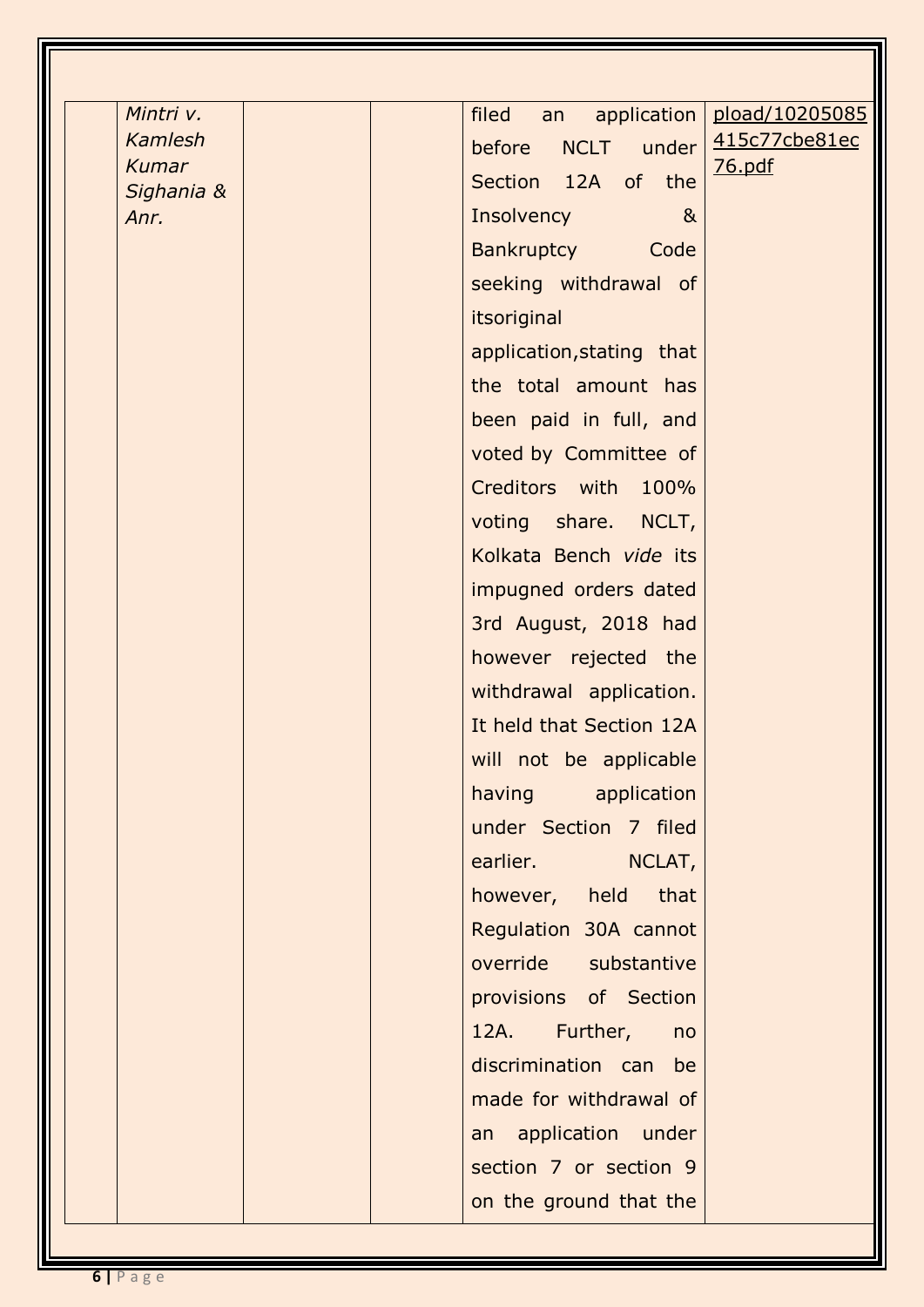|    |                |            |              | application was<br>filed                                                   |                       |
|----|----------------|------------|--------------|----------------------------------------------------------------------------|-----------------------|
|    |                |            |              | before a cutoff date or                                                    |                       |
|    |                |            |              | filed after a cutoff date.                                                 |                       |
|    |                |            |              | Such cutoff date has no                                                    |                       |
|    |                |            |              | with<br>the<br>nexus                                                       |                       |
|    |                |            |              | objective<br>be<br>to                                                      |                       |
|    |                |            |              | achieved.                                                                  |                       |
|    |                |            |              |                                                                            |                       |
|    |                |            |              |                                                                            |                       |
| 3. | Sarla          | 25.02.2019 | <b>NCLAT</b> | NCLAT while discussing                                                     | https://ibbi.gov.     |
|    | Tantia v.      |            |              | the issue as to whether                                                    | in//webadmin/p        |
|    | Ramaanil       |            |              | there<br>$pre-$<br>was<br>$a -$                                            | df/order/2019/F       |
|    | Hotels &       |            |              | existing dispute,                                                          | eb/25th%20Feb         |
|    | <b>Resorts</b> |            |              | observed that<br>the $\vert$                                               | %202019%20in          |
|    | Pvt. Ltd       |            |              | relations  <br>contractual                                                 | %20the%20mat          |
|    |                |            |              | <i>inter-se</i> the parties                                                | er%20of%20Sa          |
|    |                |            |              | which are governed by                                                      | rla%20Tantia%         |
|    |                |            |              | the Leave and License                                                      | 20vs%20Ramaa          |
|    |                |            |              | Agreement<br>do<br>not                                                     | nil%20Hotels%         |
|    |                |            |              | admit of any<br>oral                                                       | 20&%20Resorts         |
|    |                |            |              | agreement contrary to                                                      | %20Pvt.%20Ltd         |
|    |                |            |              | stipulations<br>therein.                                                   | <u>.%20[CA(AT)(In</u> |
|    |                |            |              | The defense raised by $\frac{1}{2}$ soviecny)%205                          |                       |
|    |                |            |              | the Corporate Debtor $13-2018$ 2019-                                       |                       |
|    |                |            |              | that the <i>adhoc</i> amount $02$ -<br>was paid on the basis 28%2013:41:04 |                       |
|    |                |            |              | of reduced 'carpet area'   .pdf                                            |                       |
|    |                |            |              | of<br>the licensed                                                         |                       |
|    |                |            |              | premises or that the                                                       |                       |
|    |                |            |              | oral agreement running                                                     |                       |
|    |                |            |              | parallel to the Leave                                                      |                       |
|    |                |            |              | and License Agreement                                                      |                       |
|    |                |            |              | enjoined upon the                                                          |                       |
|    |                |            |              | Corporate Debtor to                                                        |                       |
|    |                |            |              | pay rent on the basis of                                                   |                       |
|    |                |            |              | 'carpet area', which                                                       |                       |
|    |                |            |              | was less as compared                                                       |                       |
|    |                |            |              | to the 'super built up                                                     |                       |
|    |                |            |              | area', was a<br>mere                                                       |                       |
|    |                |            |              | moonshine and could                                                        |                       |
|    |                |            |              | not be entertained as a                                                    |                       |
|    |                |            |              |                                                                            |                       |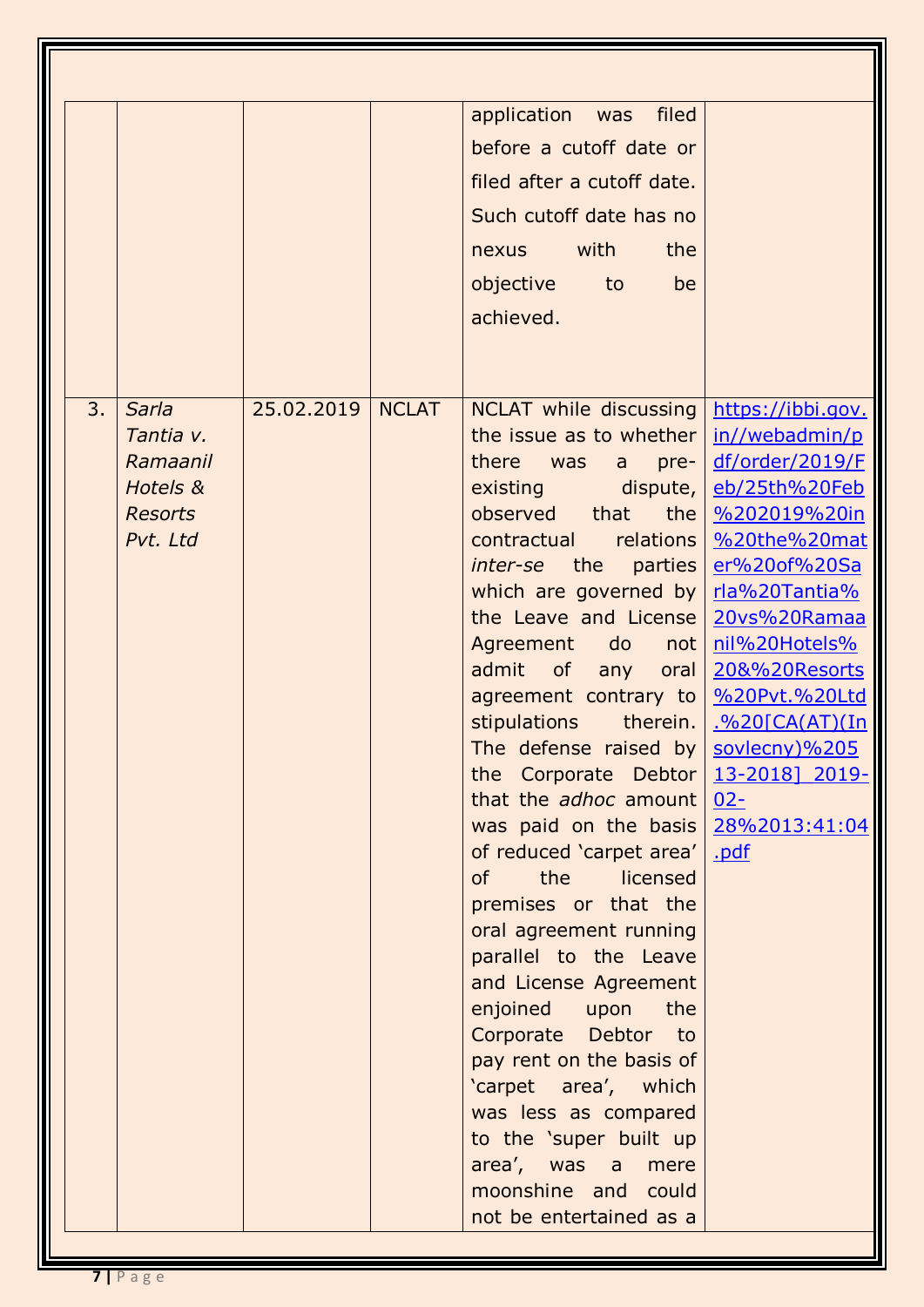|    |                                                                                                                    |            |              | pre-existing dispute to<br>defeat initiation of<br>Corporate Insolvency<br>Resolution Process.<br><b>NCLAT further observed</b><br>that the Adjudicating<br>Authority failed<br>to<br>notice that the<br>Corporate Debtor never<br>sought settlement of<br>any dispute in regard<br>to calculation of rent on<br>'carpet area' basis<br>through arbitration<br>which was the agreed<br>mode of resolution of<br>dispute between the<br>parties in terms of the<br>Leave and License<br>Agreement. Since the<br>debt and default is<br>established,<br>the<br>Adjudicating Authority<br>will<br>admit<br>the<br>application under<br>Section 9 of I&B Code<br>after providing<br>an<br>the<br>opportunity to<br>Corporate Debtor to<br>settle the claim<br>of<br>Operational Creditor, if<br>it so chooses. |                                                                                  |
|----|--------------------------------------------------------------------------------------------------------------------|------------|--------------|------------------------------------------------------------------------------------------------------------------------------------------------------------------------------------------------------------------------------------------------------------------------------------------------------------------------------------------------------------------------------------------------------------------------------------------------------------------------------------------------------------------------------------------------------------------------------------------------------------------------------------------------------------------------------------------------------------------------------------------------------------------------------------------------------------|----------------------------------------------------------------------------------|
| 4. | <b>Bhandari</b><br><b>Hosiery</b><br><b>Exports</b><br>Ltd. & Ors<br>v. In-Time<br>Garments<br>Pvt. Ltd. &<br>Ors. | 01.03.2019 | <b>NCLAT</b> | NCLAT observed that<br>there is a pre-existing<br>dispute due to which<br>the application under<br>Section 9 of the I&B<br>Code was not accepted<br>by NCLT. However,<br>NCLAT made it clear<br>that the Adjudicating<br>Authority<br>has<br>not<br>decided nor NCLAT                                                                                                                                                                                                                                                                                                                                                                                                                                                                                                                                      | https://nclat.nic<br>.in/Useradmin/u<br>pload/97196085<br>25c7916b847ff8<br>.pdf |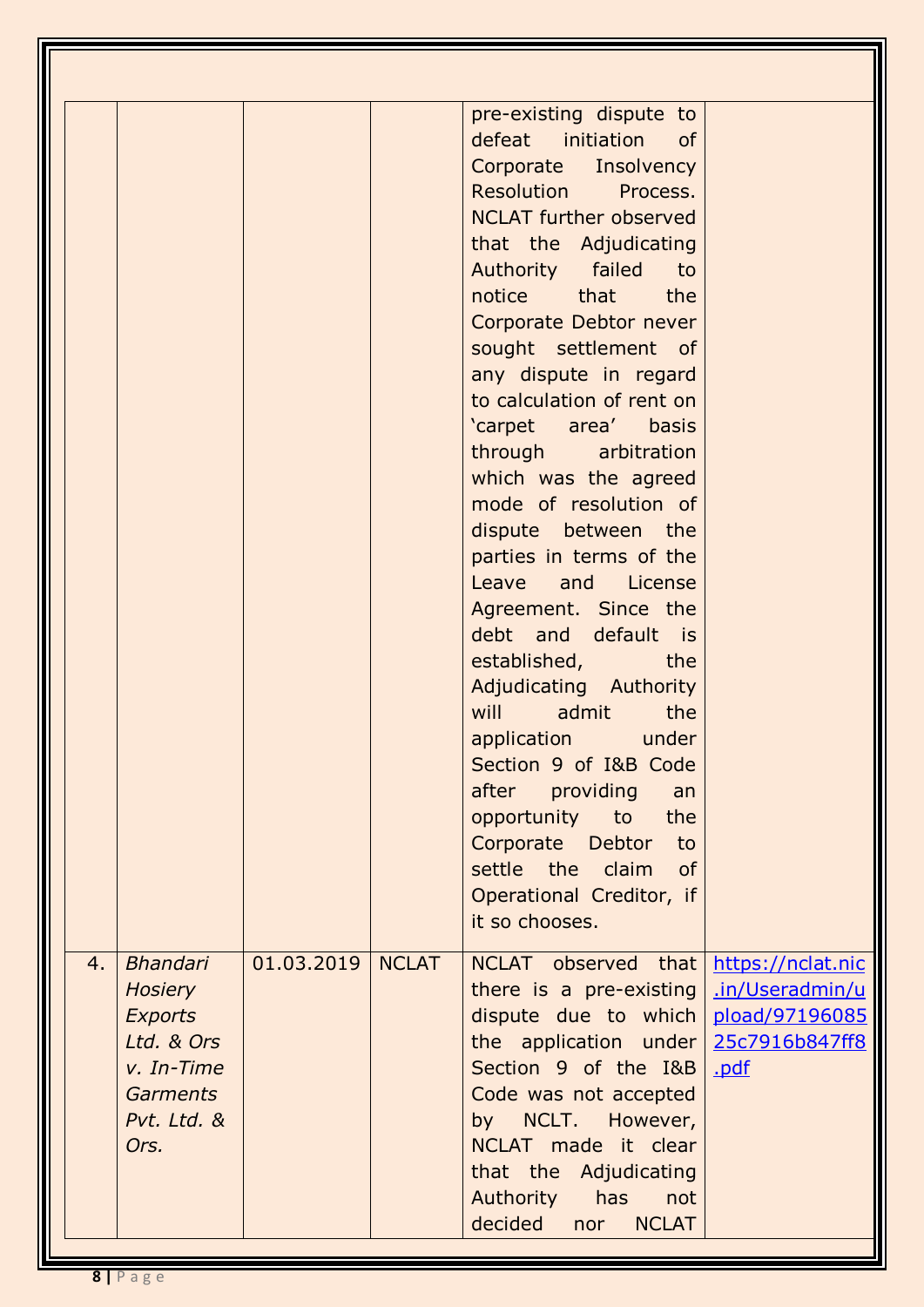|    |                                                                                                                              |            |              | have gone into the<br>question as to whether<br>any fraud is committed<br>by the CD or not, which<br>will be decided by the<br>Court of competent<br>jurisdiction,<br>because<br>such an issue cannot<br>be decided by the<br>Adjudicating Authority<br>as the question<br>of<br>return of fabrics is<br>subsequent to that of<br>the pre-existing dispute<br>communicated<br>by<br>WhatsApp message.                                                                                                                                                                                                                                                                                                                                                                                            |                                                                                  |
|----|------------------------------------------------------------------------------------------------------------------------------|------------|--------------|--------------------------------------------------------------------------------------------------------------------------------------------------------------------------------------------------------------------------------------------------------------------------------------------------------------------------------------------------------------------------------------------------------------------------------------------------------------------------------------------------------------------------------------------------------------------------------------------------------------------------------------------------------------------------------------------------------------------------------------------------------------------------------------------------|----------------------------------------------------------------------------------|
| 5. | Paramjit<br>Gandhi v.<br>Amit<br><b>Kumar</b><br>Malik &<br>Anr. $(M/s.$<br><b>Kindle</b><br><b>Developers</b><br>Pvt. Ltd.) | 28.02.2019 | <b>NCLAT</b> | The Corporate Debtor<br>sought for some time<br>to settle the matter.<br>However, even after<br>four<br>months, the<br>matter was not settled.<br>Financial Creditors<br>brought to the notice of<br>NCLAT that the post-<br>dated cheques which<br>were provided to the<br>allottees, out of 10<br>cheques, three were<br>encashed and fourth<br>bounced<br>got and the state of the state of the state of the state of the state of the state of the state of the state o<br>onpresentation.<br>The<br>amount of the bounced<br>cheque is Rs. 2<br>lacs, i.e., more than Rs.<br>lac, and<br>$1 \quad$<br>SO<br>an<br>application could be<br>made under IBC. The<br>group of allottees,<br>together, submitted<br>that in their cases also<br>the Real Estate Owner<br>('Corporate Debtor) has | https://nclat.nic<br>.in/Useradmin/u<br>pload/97773821<br>15c78d215cdab<br>a.pdf |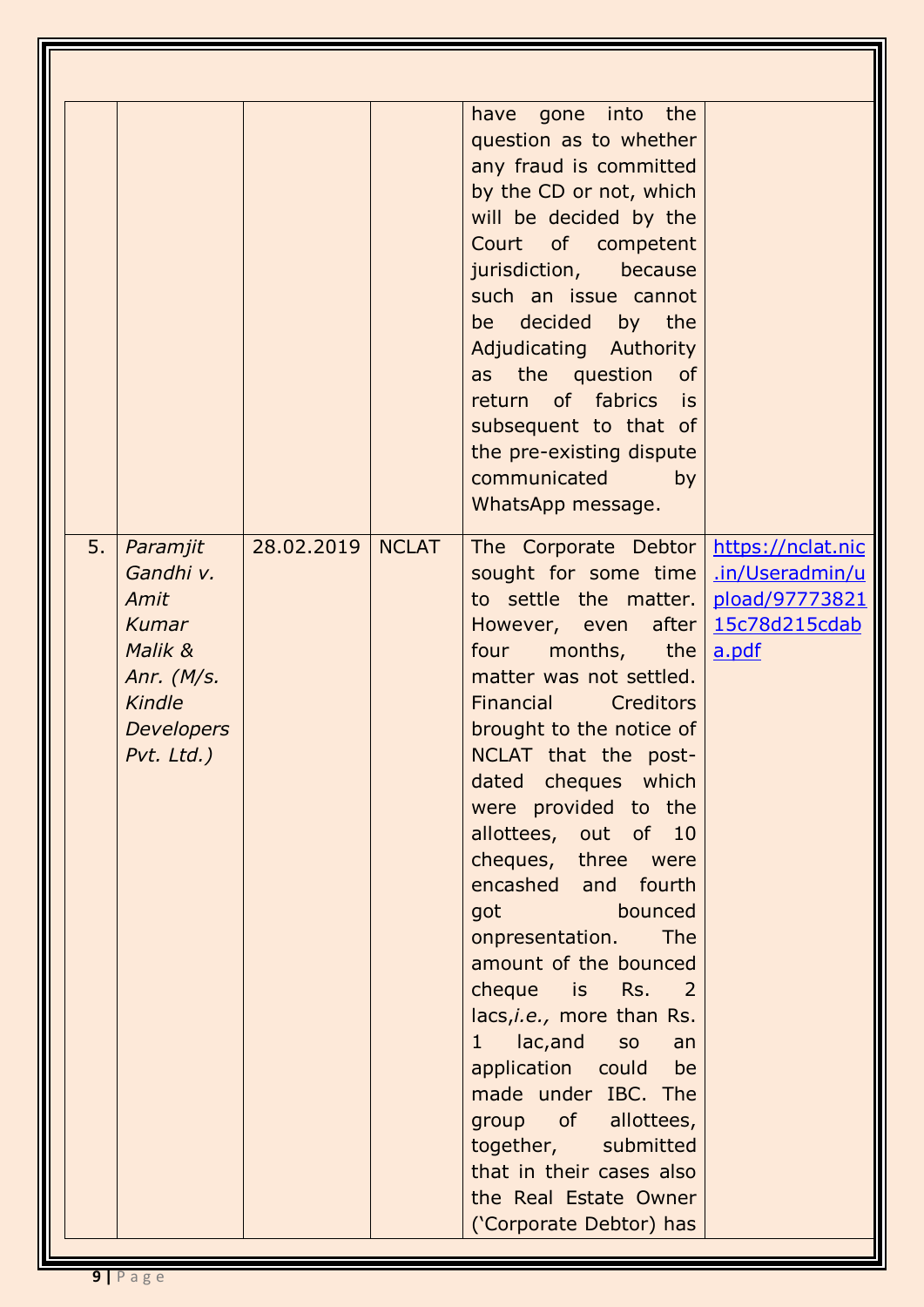|    |                                                                               |            |                                        | failed to provide the<br>flats and/or refund the<br>amount. They have<br>jointly applied<br>as<br>'Resolution Applicants'<br>and their 'Resolution<br>Plan' is<br>pending<br>consideration.                                                                                                                                                                                                                                                                                                                                                                                                                                                                                                                                                                                                                                                                 |                                                                                                                                                                                                                                                                                                                                 |
|----|-------------------------------------------------------------------------------|------------|----------------------------------------|-------------------------------------------------------------------------------------------------------------------------------------------------------------------------------------------------------------------------------------------------------------------------------------------------------------------------------------------------------------------------------------------------------------------------------------------------------------------------------------------------------------------------------------------------------------------------------------------------------------------------------------------------------------------------------------------------------------------------------------------------------------------------------------------------------------------------------------------------------------|---------------------------------------------------------------------------------------------------------------------------------------------------------------------------------------------------------------------------------------------------------------------------------------------------------------------------------|
| 6. | <b>Viceroy</b><br>Hotels v.<br>Asset<br>Reconstruc<br>tion Co<br>(India) Ltd. | 26.02.2019 | NCLT,<br>Hydera<br>bad<br><b>Bench</b> | Section 21(8) of the<br>IBC provides that "Save<br>as otherwise provide in<br>the Code, all decisions<br>of the CoC shall be<br>taken by a vote of not<br>less than 51%" and<br>Section 28(3) provides<br>that<br>for<br>all<br>actsenumerated<br>in.<br>Section $28(1)$ ,<br>the<br>voting<br>share<br>shallbe<br>requirement<br>66%.<br>In this case, during one<br>of the CoC meeting, an<br>item for consideration<br>was on the question of<br>forensic<br>audit. 59.21% of the<br>CoC members voted in<br>favour of conducting<br>the forensic<br>audit,<br>the<br>however,<br><b>Resolution Professional</b><br>declined to go ahead<br>with it. He claimed that<br>the requisite voting<br>share of66% is<br>not<br>fulfilled and thus the<br>forensic audit could not<br>be conducted. He relied<br>on the language of<br>Section $28(1)(m)$ which | https://ibbi.gov.in/we<br>badmin/pdf/order/20<br>19/Mar/In%20the%20<br>matter%20of%20Asse<br>t%20Reconstruction%<br>20Company%20(India<br>)%20Limited%20(ARCI<br>L)%20Vs%20Mr%20Vi<br>ceroy%20Hotels%20Li<br>mited%20IA%20No.34<br>4%20of%202018%20I<br>n%20CP%20(IB)%20N<br>o.219-7-HDB-<br>2018 2019-03-<br>07%2020:38:46.pdf |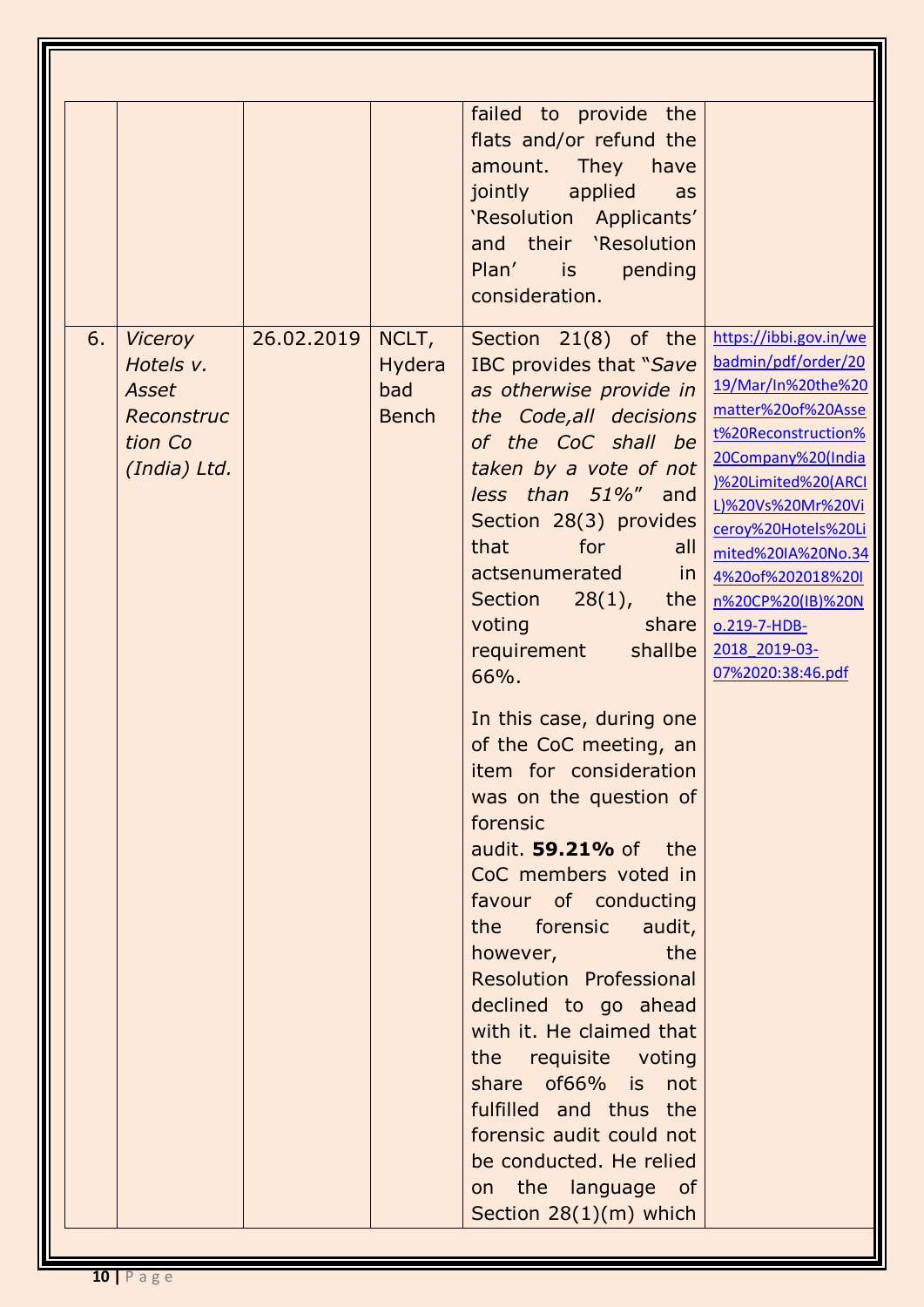| requires 66% voting<br>share for<br>making<br>"changes in<br>the<br>appointment or terms<br>of contract of statutory<br>auditors or internal<br>auditors of the<br>corporate debtor."<br>The NCLT had to<br>determine whether<br>conducting a forensic<br>audit would, in fact, be<br>considered as one of<br>the items which<br>requires the enhanced<br>voting threshold of<br>66%. The<br><b>Bench</b><br>concluded that<br>conducting a forensic<br>audit of the corporate<br>debtor does<br>not<br>amount to 'changing<br>terms of<br>statutory |
|------------------------------------------------------------------------------------------------------------------------------------------------------------------------------------------------------------------------------------------------------------------------------------------------------------------------------------------------------------------------------------------------------------------------------------------------------------------------------------------------------------------------------------------------------|
| auditors' and<br><b>thus</b><br>requires only 51% vote<br>inthe CoC.<br>(In an appeal matter<br>against the<br><b>NCLT</b><br>orders, NCLAT vide its<br>orders dt. 26.02.2019<br>held that the act of<br>"appointment of a<br>forensic auditor" does<br>not fall within the<br>language of section<br>$28(1)(m)$ , and thus, the<br>requirement of 66% of<br>voting share as laid<br>down under section<br>28(3) which pertains to<br>the actions taken under<br>section $28(1)$ , is not                                                            |

11

l